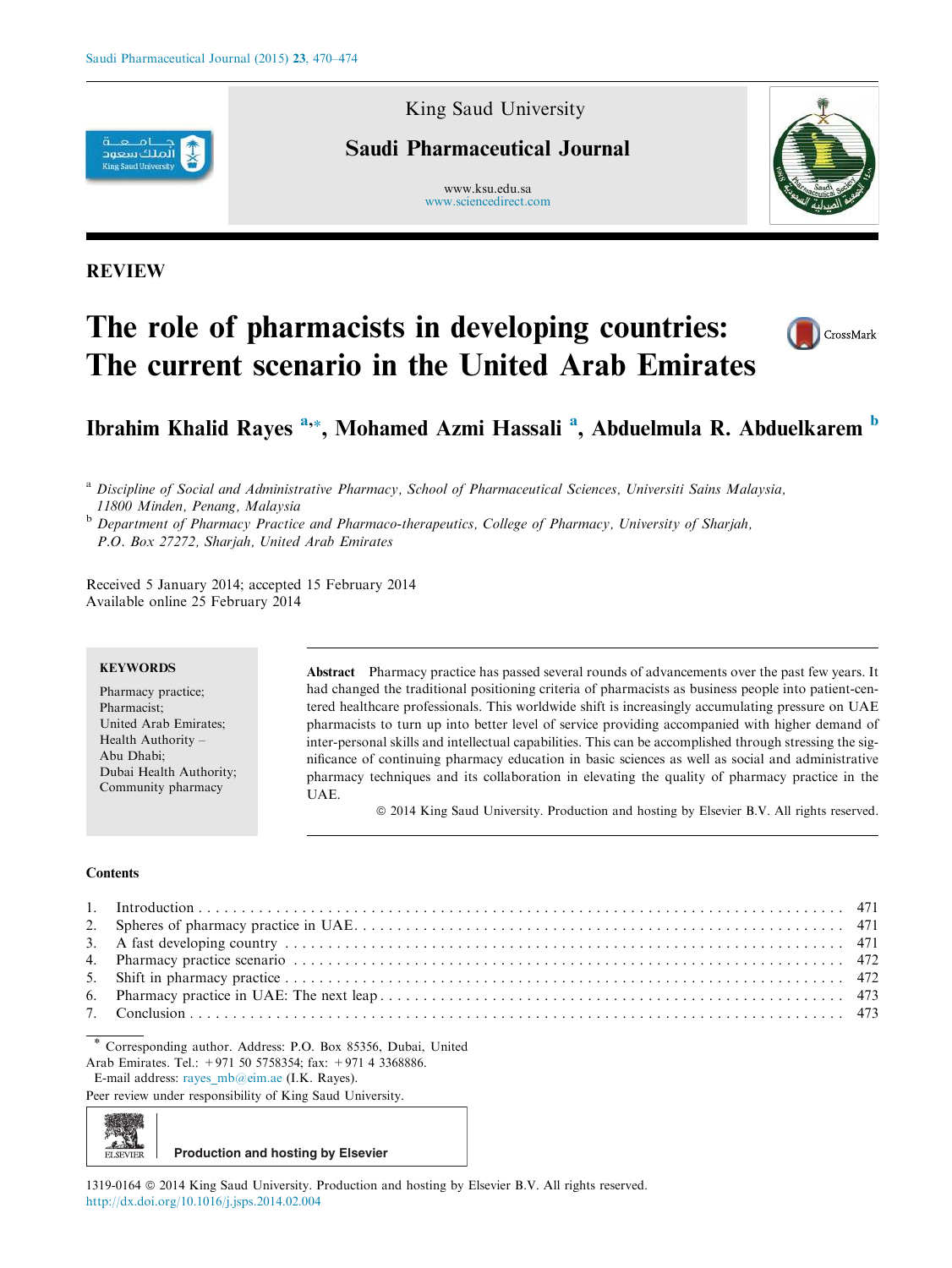#### 1. Introduction

Over the last 20 years, pharmacists' role has transformed from product orientation services into patient centered services in many parts of the world (Anderson, 2005; Andrew, 2004; Anne et al., 2010). Within the context of practice change, most of the times there is a need for the pharmacist to interact with patients and their health service provider for optimizing the delivery of pharmaceutical care services. In order to effectively perform this role, other than strong knowledge in pharmacotherapy, new generation pharmacists also need to equip themselves in fields such as sociology, management, pharmaco-economics and psychology.

#### 2. Spheres of pharmacy practice in UAE

There are four basic spheres for any person who desires to be a part of the profession in the United Arab Emirates (UAE). The first is to master the pharmaceutical sciences by acquiring the needed knowledge and intellectual capabilities (Wong, 2001; Christine, 2010). This can be gained through undergraduate pharmacy degree courses available at present in the UAE at 7 colleges: Ajman University of Science and Technology, Sharjah University, Gulf Medical University, Al-Ain University of Science and Technology, Dubai Pharmacy College, Ras Al-Khaimah Medical University, and Higher Colleges of Technology – Dubai Women College. Pharmacy education was first established in the UAE in the year 1992 by Dubai Pharmacy College which provided bachelor degree certificates to female students (DPC, 2013), and since then, many other colleges and universities started graduating a significant proportion of pharmacists per academic year needed to saturate the market domestically. However, Most of the registered pharmacists have acquired their undergraduate degrees from universities and colleges outside the country. This is due to the fact that most of the registered pharmacists in the U.A.E. are expatriates (Kheir et al., 2008).

The second sphere is the presence of a national association representing all pharmacy practitioners. Emirates Medical Association (EMA) and its specialized section namely Emirates Pharmacy Society (EPS) were a trial in the direction of promoting pharmacy practice, protecting the interests of its members and end-users, and encouraging the advancement of the pharmaceutical science (EMA, 2013). Nevertheless, its current role is restricted to providing certified continuous medical education (CME) credit hours required by the Ministry of Health (MOH) to renew most of the medical practitioners' licenses on yearly basis.

The third sphere relates to the professional code of conduct and ethics which guides all pharmacy practitioners. In 2001, MOH issued a guide booklet about the ''Professional Code of Conduct for Primary Healthcare Staff'' (MOH, 2001). It contained detailed information about the definition of ethics for medical practitioners including pharmacists. A lot of information provided was stated in articles 16 and 17 in the UAE federal law number 4 of 1983 for the pharmaceutical professions and institutions (MOH, 1983).

The forth sphere of a learned profession is the stipulation by its practitioners of uniform professional services and advice to the patients. This includes supplying medicines to public, in addition to providing appropriate advice to patients during the dispensing and counseling process.

Pharmacy, as a solid science profession, was almost relying on its pharmacological, chemical, and pharmaceutics scientific knowledge parts since old ages. Appearance of higher patients' expectations and development of the discipline of social and administrative pharmacy as a concept and applying it to reality brought to pharmacy practice several rounds of professional metamorphosis. As a result, pharmacy practice has been defined in a variety of ways.

#### 3. A fast developing country

UAE is one of the Gulf Cooperation Council states in the Middle East region. It is a constitutional federation that was established on 2nd of December 1971 (Wikipedia, 2013). The UAE constitutes 7 Emirates; Abu Dhabi (the capital), Dubai, Sharjah, Ajman, Umm Al-Quwain, Ras Al-Khaimah, and Fujairah. It lies between Oman and Saudi Arabia, and has coastal borders on the Arabian Gulf and the Gulf of Oman (CIA, 2012). The UAE is a rich country and has gross domestic product (GDP), per capita, of around \$52,435 (UN, 2011). About one third of the GDP is gained through petroleum, oil, and gas (CIA, 2012). The UAE has a diverse and a fast expanding population which was estimated to break the mark of 8 million in 2010. However, UAE nationals are considerably few compared to expatriates (non-citizens) who constitute approximately 88.5% of the total population (NBS, 2010). Due to this reason, most of the work force in the UAE is made up of expatriates; who mostly come from other Arab countries, Iran, South East and South Asia (particularly from India, Pakistan, and Philippines).

The UAE has an expenditure on healthcare of about 2.8% of the GDP (WHO, 2012). This relatively low percentage can be justified by the fact that the government only spends on UAE citizens in terms of delivering healthcare services in addition to the country's high income.

Demands on healthcare services are continuously expanding in the country due to the dramatic influx of expatriates. This instigated the government to establish diverse, publiclyfunded healthcare services by investing in private health sector and was partly a reason to form 2 semi-centralized health authorities namely Health Authority of Abu Dhabi (HAAD) and Dubai Health Authority (DHA) in Abu Dhabi and Dubai respectively. These 2 new regulatory bodies are increasingly contributing in enriching the medical practicing environment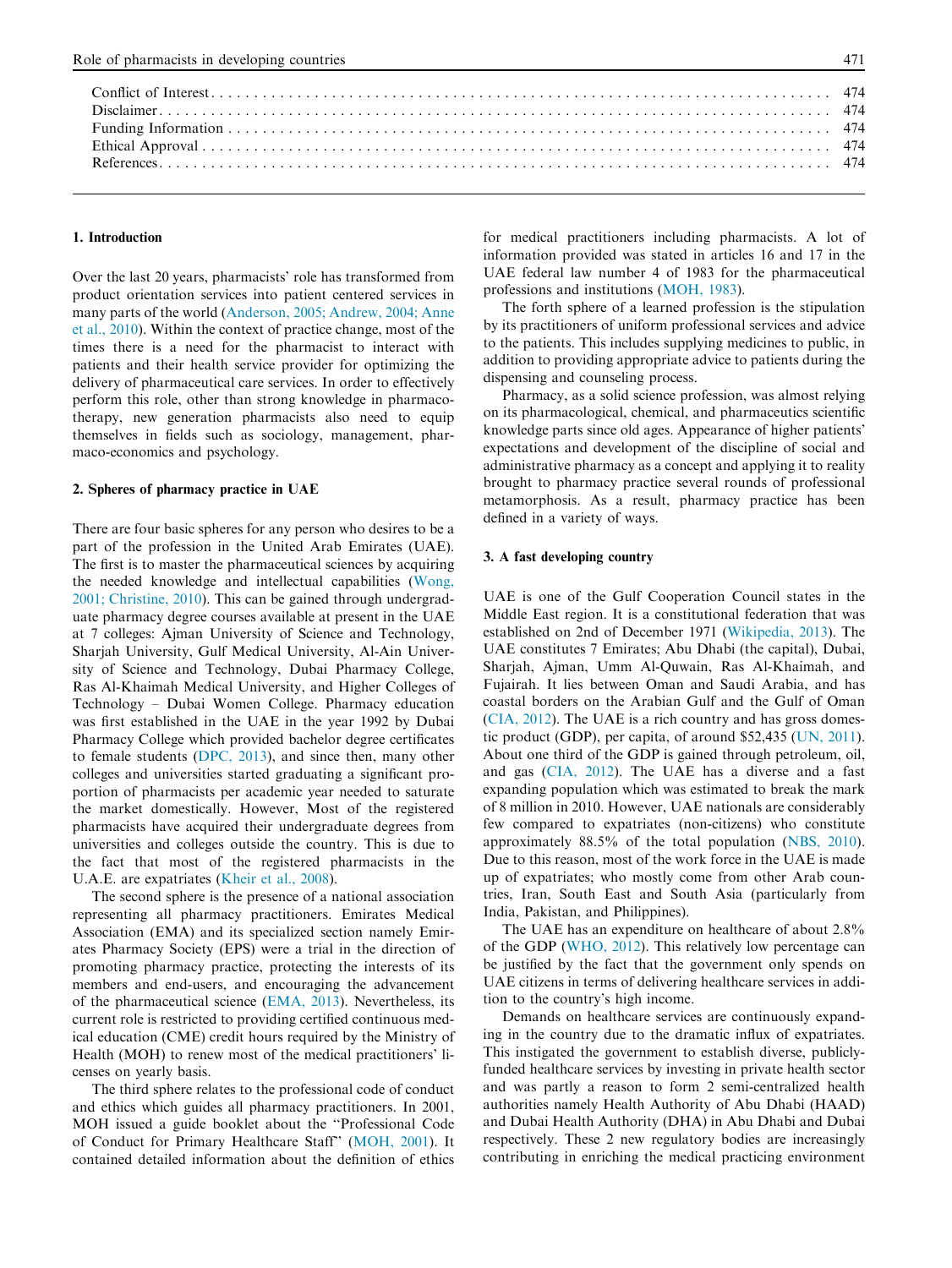that was solely controlled by MOH in terms of licensing and controlling healthcare organizations and institutions and its professional practitioners.

The availability of 3 health regulatory authorities has provided the medical sector as a whole many advantages such as promoting and enhancing the medical professional practice plus increasing the quality of the services provided by health facilities. Despite that, some drawbacks arose like dividing delegation of authority between the MOH and the one handled by the new regulatory bodies. This particular minor conflict added an evolving need to clearly define functions among the three operating health authorities in the country in order to avoid any possible financial and effort exhaustion on some healthcare facilities caused by undefined level of command.

#### 4. Pharmacy practice scenario

In general, a variety of views have been presented on this matter. Some consider the practice of pharmacy a profession; others look at it as a business (Paul and Gregory, 2010). There is no sharp edge description or definition on how pharmacy practice should be in the UAE. Perhaps the difficulty is because of the co-existence of both specialized and generalized professional services which the profession offers in country.

Before the existence of HAAD and DHA; pharmacy practitioners who held a bachelor of pharmacy and/or a diploma of pharmacy certificate from any accredited college or university were requested to appear in 2 scientific exams; pharmacology and pharmacy law exams by MOH. Passing these exams was a guarantee that a pharmacist or an assistant pharmacist is allowed to work as a registered practitioner in any pharmaceutical organization across the UAE (MOH, 2012). Nowadays; a pharmacist in Abu Dhabi is only requested to pass HAAD scientific exam in order to get a professional practicing license where as a pharmacist in Dubai is still required to hold both MOH as well as DHA licenses to work inside the Emirate. Every pharmaceutical organization was – and still is – required to register at least one pharmacist while licensing. In addition, few practice requirements were needed by MOH from pharmacists. Some of them were adhering to the profession code of ethics, providing proper consultation to patients when needed, renewing the professional license every year, keeping a record on semi and full-controlled medications specified by MOH and providing a monthly report on its transactions, and maintaining and monitoring inventory in the pharmacy (MOH, 2003).

A typical community pharmacy in the UAE sells human medications along with other general items such as perfumes, cosmetics, baby health products, and few medical apparatus. A pharmacist is probably expected to deliver professional assistance to patients through dispensing medicines, advising patients on the proper use of it, and explaining usage

| <b>Table 1</b> Pharmaceutical organizations' description till 2011. |              |  |  |  |  |
|---------------------------------------------------------------------|--------------|--|--|--|--|
| Pharmaceutical organization                                         | Total number |  |  |  |  |
| Private pharmacy                                                    | 1481         |  |  |  |  |
| Medical store                                                       | 241          |  |  |  |  |
| Scientific office                                                   | 23           |  |  |  |  |
| Pharmaceutical factory                                              | 13           |  |  |  |  |
| Total                                                               | 1758         |  |  |  |  |

frequency besides any drug–drug interaction. Additional services are consulting customers on the use of cosmetics, food supplements, and other products like diabetic care machines, weight reduction, and wound care.

Pharmacy practice in the UAE varies from one pharmacy to another. Chain-store and franchised brand pharmacies usually offer a significant proportion of non-professional services alongside the traditional professional services. Smaller independent pharmacies normally focus on professional pharmacy services. Both types are representative of private pharmacy practice in the UAE. On the other hand, pharmacy practice in the government sector is quite different. Government pharmacies are mainly available inside government hospitals. They are either in-patient or out-patient pharmacies. Pharmaceutical and medical products are available for free for UAE nationals who hold a valid UAE passport along with a serial national number. A government pharmacist mostly fills prescriptions generated by the hospital's physicians and explains the doses to be consumed by patients.

#### 5. Shift in pharmacy practice

There are nearly 2000 private pharmaceutical organizations among the UAE which are staffed by pharmacists and assistant pharmacists from over 20 countries (MOH, 2003). Table 1 shows the number and description of pharmaceutical organizations in the UAE till the end of April 2011 (MOH, 2011).

Yet not enough; The number of pharmacies is rapidly growing in the country due to higher demand of healthcare services caused by fast population growth from both UAE nationals and expatriates in addition to the development of many new civilized towns and cities which required availability of advanced healthcare services. Newer statistics stated that the number of registered pharmacists was about 300 every year between the years 2005 till 2010. Table 2 shows a comparison between the number of licenses issued between 2005 and 2010 in Dubai and Northern Emirates (MOH, 2011).

In fact, the number of registered pharmacists in the UAE remains lower than the accepted worldwide number of pharmacists serving a population of 10,000 in a country. The proportion of pharmacists to 10,000 citizens in the UAE was about 4 in 2002 (MOH, 2002). This proportion is about half the proportion in countries like United Kingdom and United States of America (IPF, 2009).

This fast growth in public demand level elevated customers' expectations about the services pharmacists must adhere to while practicing their profession. For this reason; the regulatory bodies have risen to the occasion by pushing toward

|           | <b>Table 2</b> New pharmaceutical licenses issued between 2005 |  |  |
|-----------|----------------------------------------------------------------|--|--|
| and 2010. |                                                                |  |  |

| License type           | 2005     | 2006          | 2007           | 2008           | 2009     | 2010          |
|------------------------|----------|---------------|----------------|----------------|----------|---------------|
| Private pharmacy       | 94       | 80            | 76             | 65             | 69       | 82            |
| Hospital pharmacy      |          | $\theta$      | 5              | $\overline{2}$ | 3        | 3             |
| Medical store          | 10       | 14            | 18             | 13             | 18       | 37            |
| Pharmaceutical factory | $\theta$ | 3             | $\overline{2}$ |                | $\theta$ | $\theta$      |
| Scientific office      |          | $\mathcal{D}$ | $\overline{2}$ |                | 3        | $\mathcal{E}$ |
| Pharmacist             | 264      | 305           | 344            | 351            | 344      | 331           |
| Assistant pharmacist   | 94       | 111           | 161            | 222            | 142      | 156           |
|                        |          |               |                |                |          |               |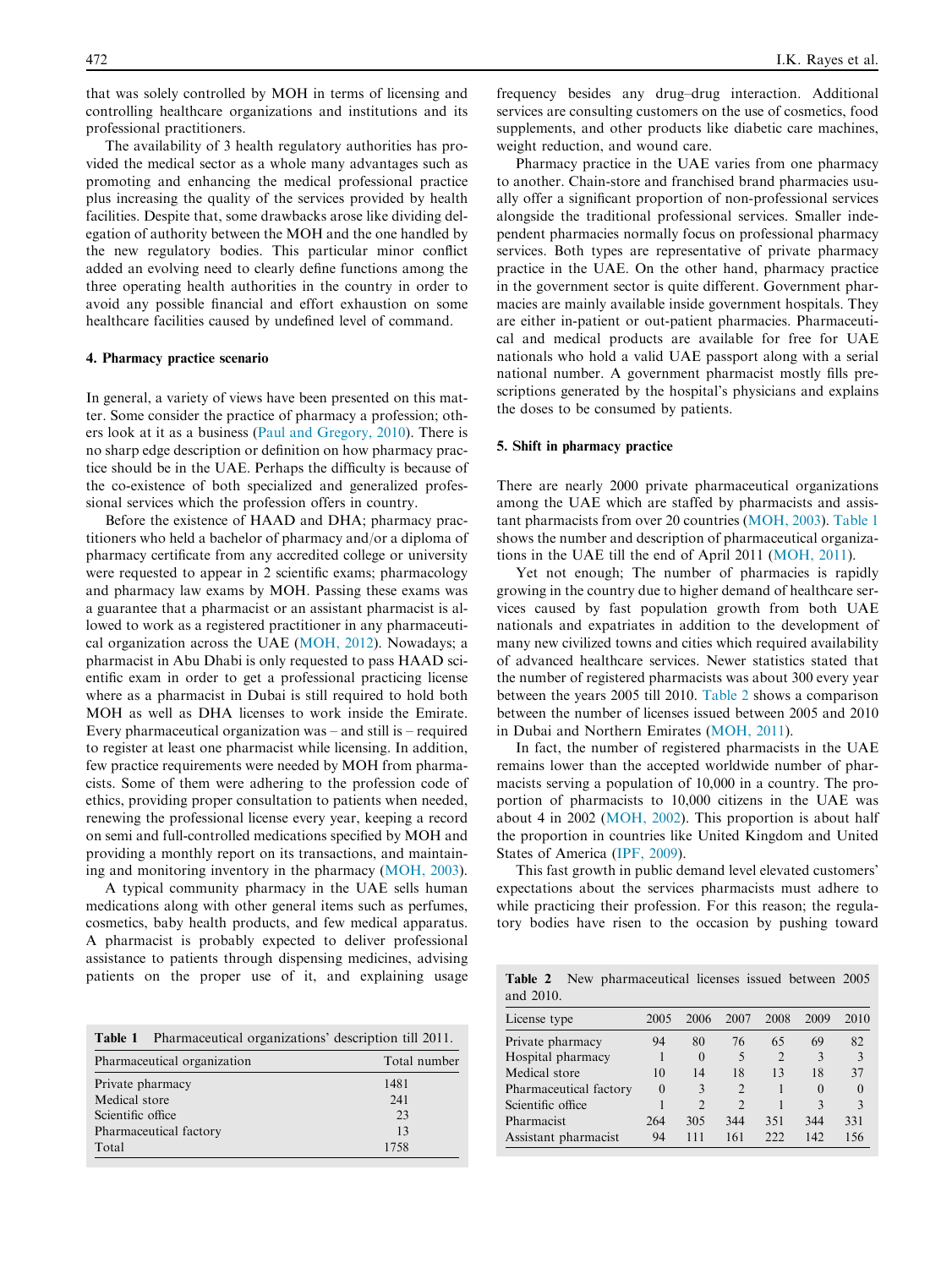enhancing quality of services provided by registered pharmacists in the country. For example, newer licensing and regulatory requirements by HAAD which currently controls Abu Dhabi, Al-Ain city, and the western region require a compulsory of 20 accredited CME credit hours per year in order to renew the professional license (HAAD, 2007). This requirement for practicing pharmacists is a universal trend carried out by most advanced nations and it is recently being followed out by the MOH and DHA authorities. Another new major requirement by HAAD was the introduction of ''JAWDA'' program which is an Arabic word that means quality (HAAD, 2011). This program is basically a grading system for all pharmacies within Abu Dhabi region. It consists of auditing pharmacies about 3 times per year. Each facility is ranked according to a number of checklists designed for three categories of pharmacies namely inpatient pharmacy, outpatient pharmacy, and drug store. These include employees' communication, infrastructure, dispensing and labeling systems, narcotic substances storage and records, medication reliability, and customer service and their compliance with the regulations (Olivia, 2012). Other new requirements by HAAD are the monthly submission of self inspection report, and availability of internet connection in each pharmacy to receive circulars and notices online and to use the e-services provided on its website like renewing the professional and practitioners licenses. The latest requirements for Abu Dhabi pharmacies are designing a patient's counseling area in each pharmacy with an accepted degree of privacy, and restricting the reach of customers to shelves containing medicines (HAAD, 2005).

Similarly; DHA – which is controlling licensing procedures alongside the MOH in Dubai – had introduced some newer, updated requirements and operative laws and circulars which helped in enhancing pharmacy practice scenario in this busy and fast growing city. An example is mandating pharmacists to acquire malpractice insurance policies in order to backup their legal and financial rights in cases of wrong dispensing or serious complications caused by dispensing medicines with drug–drug interactions (DHA, 2010). This major advancement partly eased the worries by pharmacists who sometimes felt that they did not have enough rights and protection. Health and pharmacy services in the rest five Emirates continue to be under the mandate of the MOH.

In general terms, pharmacy practice in the UAE has many strengths and prospective future. A note worthy point to mention about one of its positive features is the complete separation between physicians' and pharmacists' professions. This means that a pharmacist – in most of the cases – has a full control over the supply of medicines to patients. HAAD had moved further in this pathway; as it announced in its circular number (PHP/PHM/P0003/09) which was published in May, 2009 a new policy for prescription writing by physicians. This new regulation allowed physicians to write generic names in their prescriptions instead of writing trade names. The pharmacist carries the right to choose between trade names available in the pharmacy (HAAD, 2010). This new legislation provided a significant advantage toward limiting unethical marketing and selling techniques used to exist through some of the medical representatives while promoting their medicines to physicians. It also gave pharmacists more attention by principal pharmaceutical companies to their role completing the medical professional supply chain.

#### 6. Pharmacy practice in UAE: The next leap

At present there are only 4 documented publications about the pharmacy practice scenario in the UAE (Majd, 2009; Hasan et al., 2011, 2013, 2012). The study by Dameh (2009) focused on some aspects of pharmacy practice especially strengths and challenges that pharmacists face in their daily practice (Majd, 2009). On the other hand, the study by Sanah et al. (2011) measured some barriers to pharmacy services such as the lack of time to offer services, shortage of staff inside the pharmacy, lack of patient demand and acceptance, lack of appropriate knowledge and skills by pharmacists, lack of financial reward from services, underestimation to enhanced pharmacy services by physicians, and legal and regulatory constraints (Hasan et al., 2011).

More studies must be pointed toward the need to standardizing the basic knowledge and skills of registered pharmacists in UAE. In fact, MOH licensing procedures which include a two year community pharmacy training requirement and examinations might not be quite enough to judge their real strengths and abilities.

Another future study area is to explore the legislations in UAE which were more comprehensive in the past in order to help in minimizing the bureaucracy in daily pharmacy transactions. An example is the regulation which restricted the sale of most of medicines without a prescription. In actuality, strict observance to the law only applies to some medicines like narcotics or any medicine that can cause dependence, and sex hormones (Abdul Rasool et al., 2010). Moreover, the relationship between pharmacists in UAE and their customers must be understood in a better way in order to measure differences among different types of customers acknowledging the fact that human nature shows differences between people because of many factors such as culture, religion, gender, educational level, age, and income level. These factors could accumulate to form a kind of perception about health services provided by a pharmacist. By posing a spotlight on the importance of pharmacy continuing education; a pharmacist in UAE will acquire extra interpersonal and management principles required to deal with every customer as a unique case and to retain highest rate of patients' satisfaction and adherence to medications (Gu et al., 2008).

Frustration of some pharmacists across UAE might be one more point to study. According to them, reasons for such phenomena are the underestimation to their profession's importance by other medical practitioners, public, and media which sometimes frames the pharmacist as a medicine seller or a business person.

#### 7. Conclusion

In conclusion, this overview work provided an insight about the pharmacy practice scenario in the UAE. It illustrated the country's demographics and pharmacists' registration requirements. In addition, this paper acknowledged the fact that there might be a number of challenges and barriers to optimized pharmacy services that can to be explored by quantitative and qualitative methods in future studies.